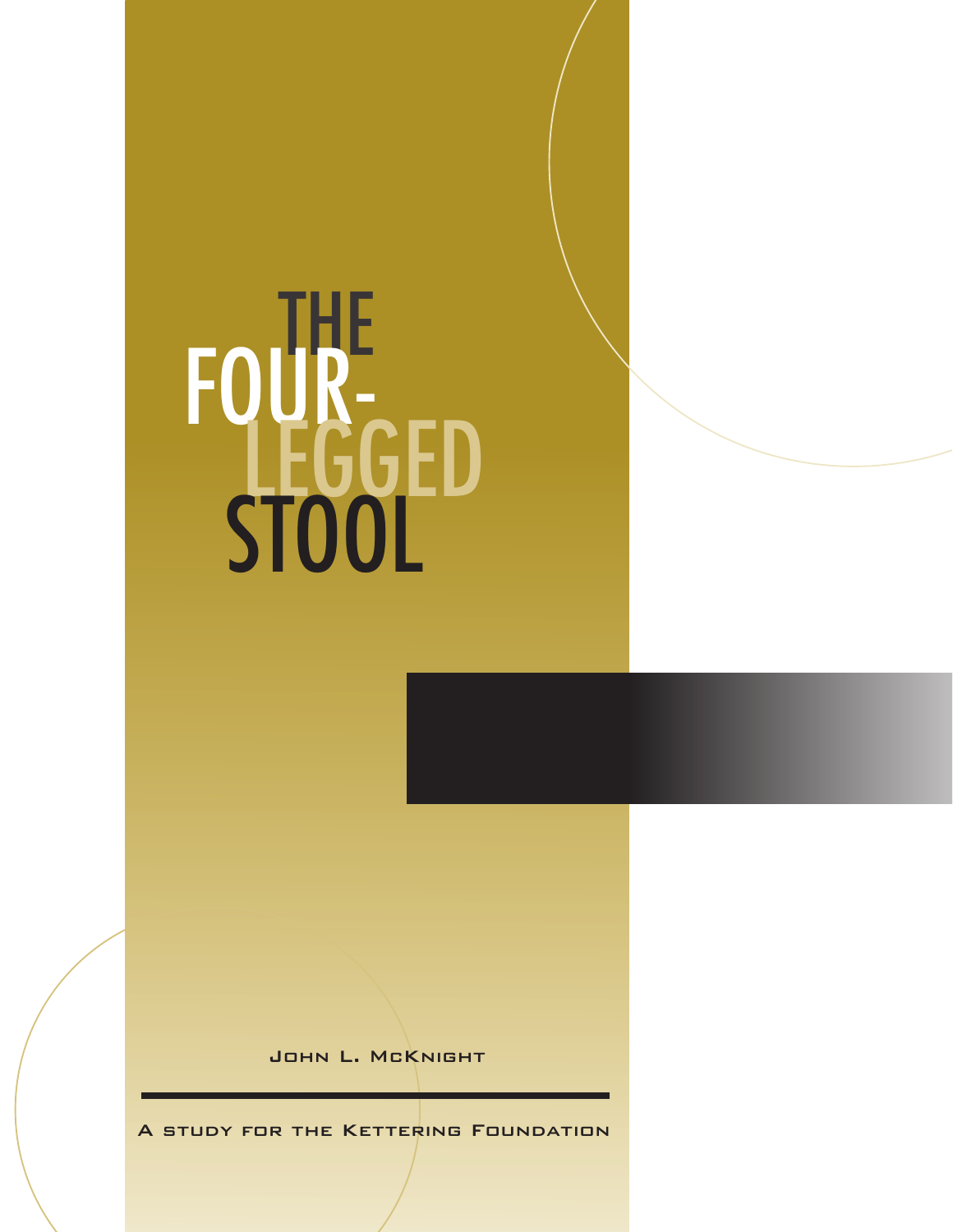## **Kettering Foundation**

The Kettering Foundation is an operating foundation rooted in the tradition of cooperative research. Kettering's primary research question is, what does it take to make democracy work as it should? Established in 1927 by inventor Charles F. Kettering, the foundation is a  $501(c)(3)$  organization that does not make grants but that engages in joint research with others.

The interpretations and conclusions contained in this publication, unless expressly stated to the contrary, represent the views of the author and not necessarily those of the Kettering Foundation, its directors, or its officers.

## **About the Author**

John McKnight initially worked as a community organizer for America's first governmental civil rights organization—The Chicago Commission on Human Relations. Then, as executive director of the Illinois Division, American Civil Liberties Union, he continued his organizing activities, creating chapters throughout the state. Subsequently he joined the newly elected Kennedy administration in a new department that designed and introduced the affirmative action program. He next directed the Midwest Office of the United States Civil Rights Commission, organizing state citizen groups providing federal help to the Civil Rights Movement. In 1969, he joined the faculty of Northwestern University as Professor of Communications Studies and Urban Affairs. There, his principle role was the creation of a new Center for Urban Affairs, later the Institute for Policy Research. Then, together with his long-time associate, Jody Kretzman, he created the Asset-Based Community Development institute (ABCD). This institute conducted research on the determinants of effective neighborhood and community organizations. From this research, the "asset-based" approach to community development emerged and has evolved into a worldwide movement that provides an alternative to a "needs-based" approach.

McKnight is currently professor emeritus and codirector of the Asset-Based Community Institute at Northwestern University.

**Editor**: Randall Nielsen

**Copy Editor**: Lisa Boone-Berry

**Design and production**: Long's Graphic Design, Inc.

Copyright© 2013 by the Kettering Foundation ISBN 978-0-923993-50-4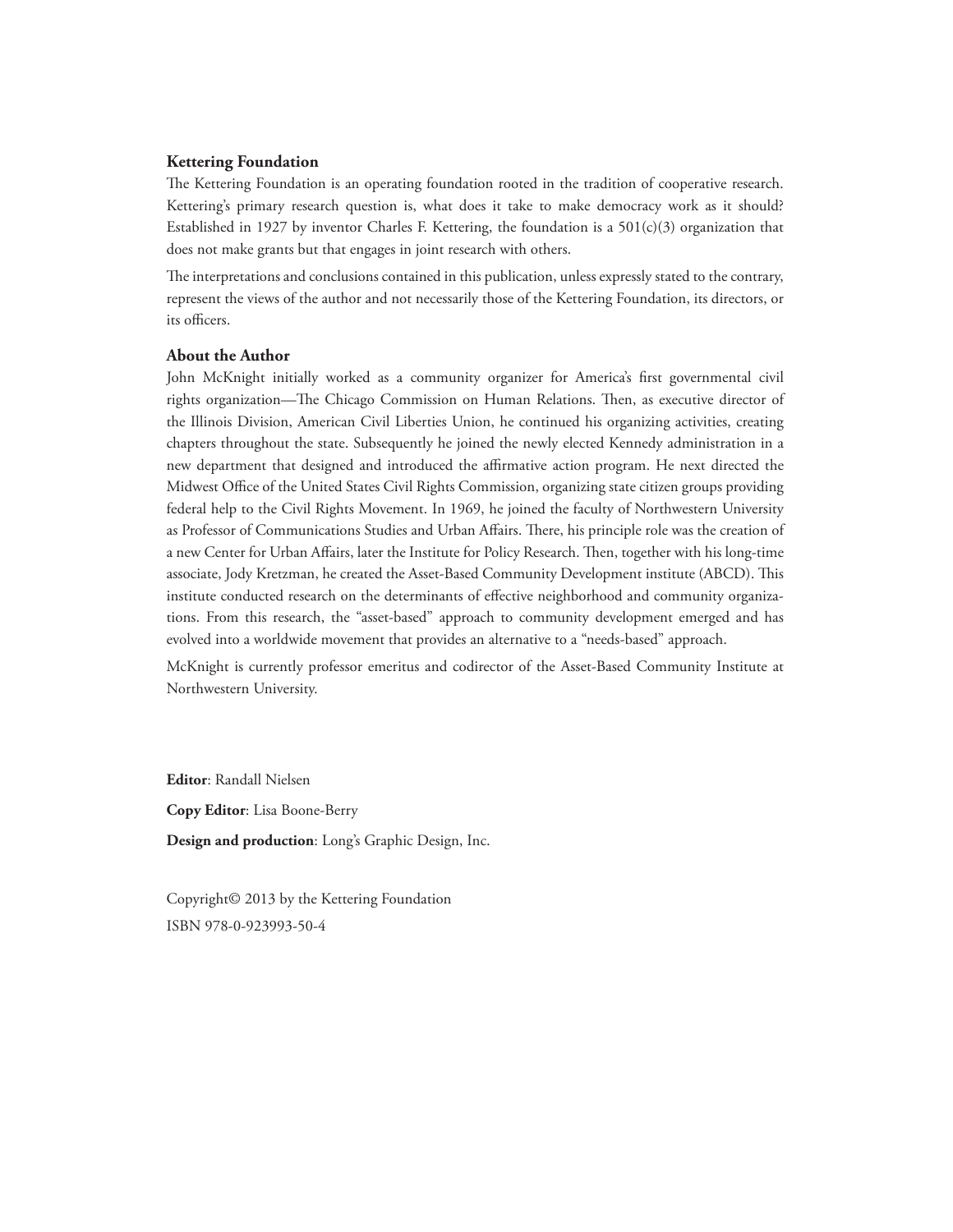IVIL SOCIETY HAS RECENTLY become the central focus of the debates regarding the perceived decline of American society. It is argued that civil society must be strong for democracy to prevail, the economy to grow, and social problems to be resolved. The current social disarray is primarily seen as the result of the weakening of civil society.

To examine this premise, a definition of civil society and its elements is necessary. And yet, the traditional definition is curiously ambiguous. Civil society is usually defined by what it is not. It is not the market and its institutions. It is not the government and its manifestations. It is the remaining social space not occupied by commerce or the state.

Pressed for more detail regarding the occupants of the space of civil society, Americans first point toward the associations described by Tocqueville in *Democracy in America*—those small local citizen organizations that appeared so central to the newly forming democracy that he observed.

Today, however, we usually add not-for-profit organizations to the space of civil society, recognizing that some associations created or became *not*-for-profit institutions. And because these new institutions were not-for-profit, we couldn't assign them to the world of business or the market.

So it is that we now say that civil society is at least the space occupied by associations and not-for-profit corporations. The two are increasingly spoken of as the same phenomena and collapsed into categories, such as not-for-profit groups or associations. They have recently been further solidified by their joint designation as the single "leg" of the societal three-legged stool.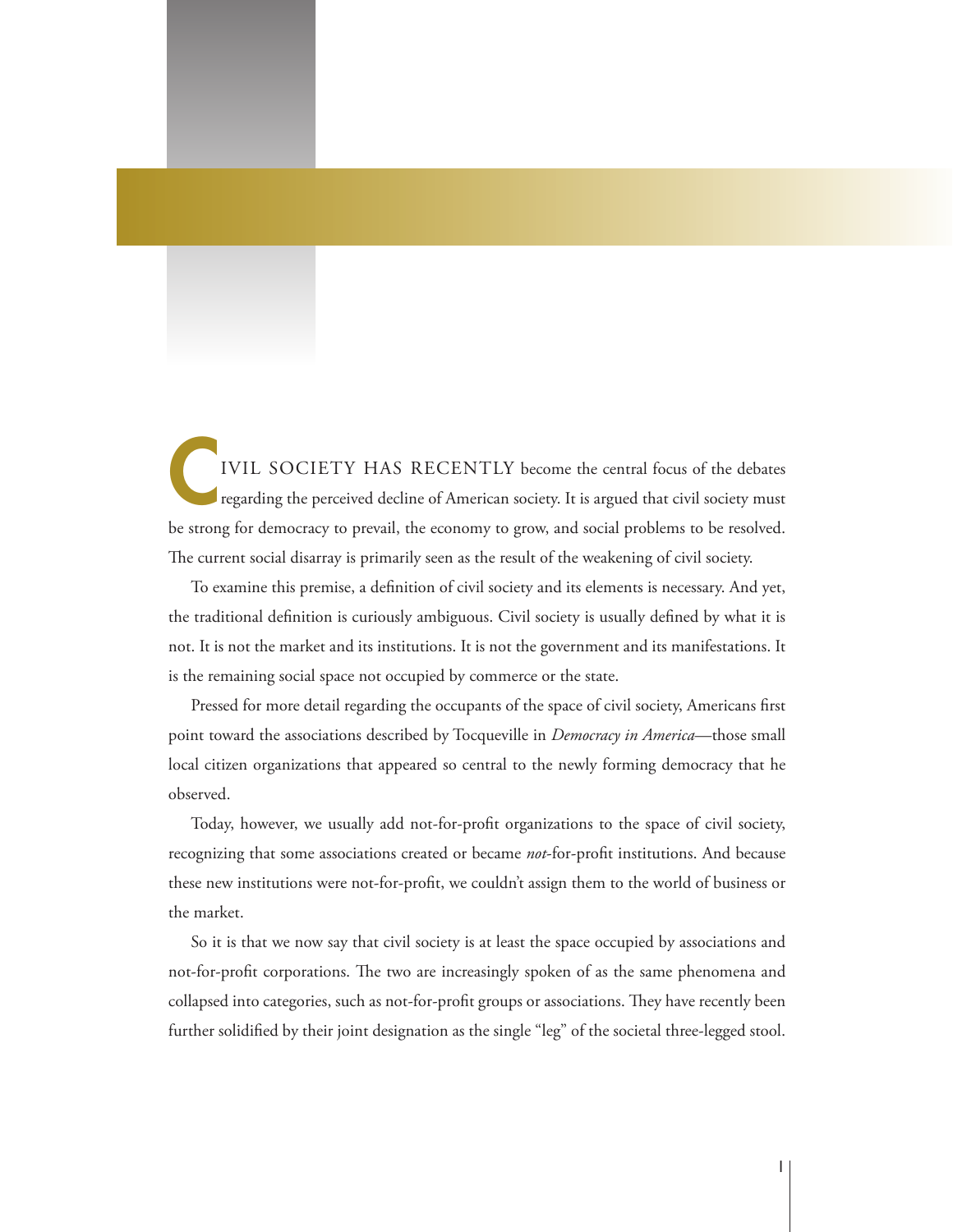This conception grows from the popular premise that all of society is a "three-legged stool." The first leg is business, the second is government, and the third is civil society. Like a milking

Like a milking stool, society becomes dysfunctional if any leg is short or weak. The current argument is that civil society is the short, or weak, leg and thus our societal disarray.

stool, society becomes dysfunctional if any leg is short or weak. The current argument is that civil society is the short, or weak, leg and thus our societal disarray.

The cure proposed is to revitalize civil society's associations and not-forprofit corporations. However, before undertaking this remedy, we should be clear about the nature of each of these members so that the treatment will be appropriate to their form.

When Tocqueville wrote about local associational life, he was generally describing groups of local people who came together to achieve a variety of ends. He wrote:

Americans of all ages, all conditions, and all dispositions constantly form associations. They have not only commercial and manufacturing companies, in which all take part, but associations of a thousand other kinds of religious, moral, serious, futile, general or restricted, enormous or diminutive. The Americans make associations to give entertainments, to found seminaries, to build inns, to construct churches, to diffuse books, to send missionaries to the antipodes, in this manner they found hospitals, prisons, and schools. If it is proposed to inculcate some truth or to foster some feeling by the encouragement of a great example, they form a society.

> Alexis de Tocqueville *Democracy in America*

Several characteristics distinguished these groups:

- 1. They were generally small with face-to-face knowledge of the capacities of each member.
- 2. They were performing their functions without pay, although they may have a paid person, such as a pastor or clerk. However, the key was that the essential work of the group was performed by unpaid members.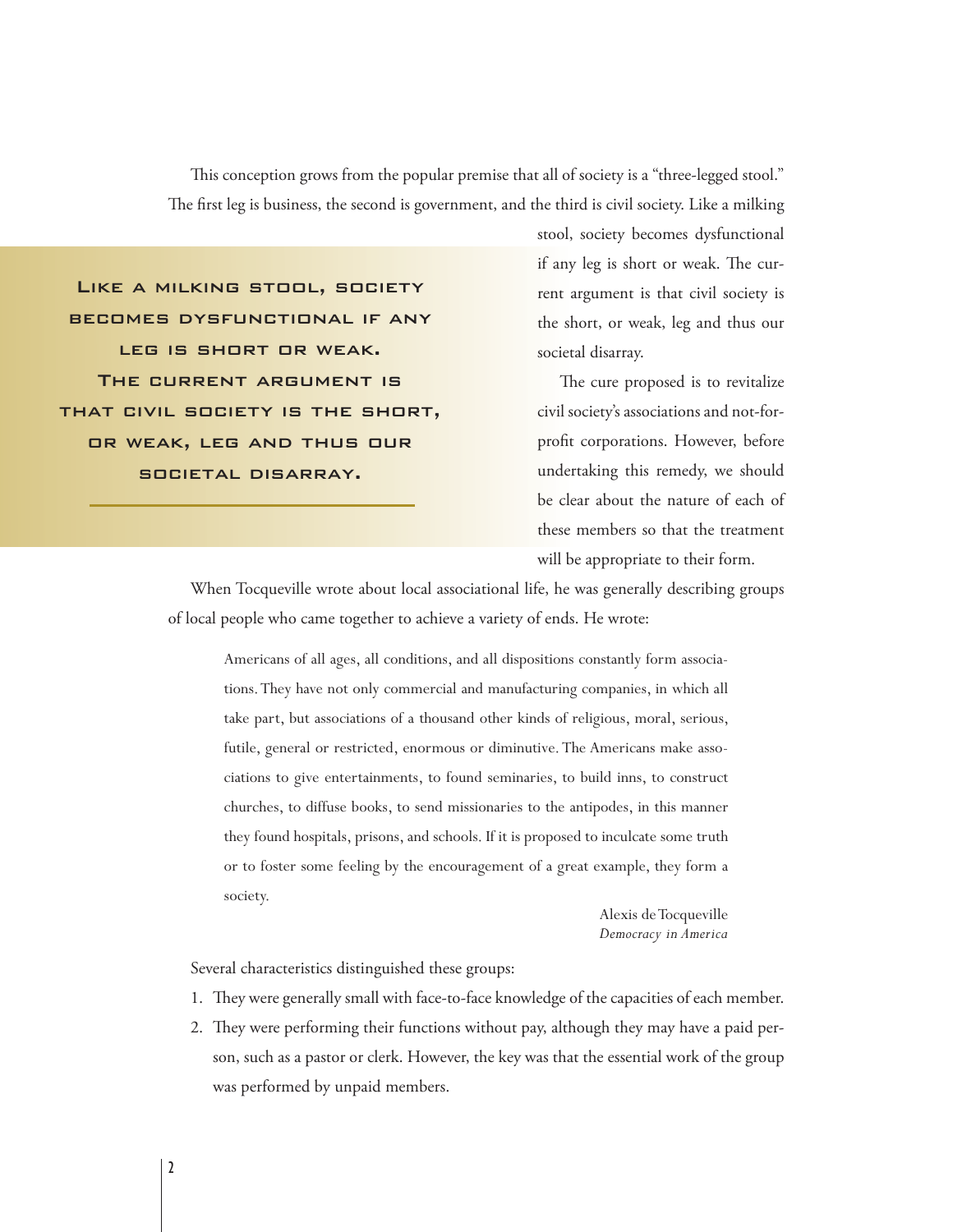- 3. They were taking on the power to *define* problems or goals.
- 4. They were taking on powers to create *solutions* or define actions to achieve goals.
- 5. They often took on the function of implementing the proposed solution or action so that they were the *producers* of the outcomes of their own planning.

Tocqueville saw this process of defining the problem, creating the solution, and implementing it as a political process of power making. So he labeled the people in associations with a political term—*citizen*. An *association* was a collective term for a "group of citizens." They were taking power by making power through community action.

Among the varied goals of some associations were, and are, the creation of new institutions. Some created hospitals, others created universities, and still others created social-welfare institutions. However, as the institutions emerged from the associational nest, they took on distinctive forms that were in contra-distinction to their associational progenitors:

- 1. Their scale was large enough and their purposes technical enough that their members could not create effective outcomes. Managers were necessary for the institution to function and technical skills beyond citizen capacities dominated.
- 2. The institutions' participants became employees rather than members and their work was rewarded with pay.
- 3. The powers of problem definition and problem solving were placed in the hands of managers, executives, planners, technicians, and professionals.
- 4. Paid workers became producers of solutions defined by managers.

In this transformation, a distinctive institutional form emerged from associational space. We now call this form the not-for-profit corporation. However, the new form is radically different from associations in structure, sources of authority, incentives, and knowledge base.

Associations tend to be informal and horizontal. Not-for-profit corporations are usually formal and hierarchical.

Not-for-profits are legally controlled by a few. Associations are activated by the consent of each participant.

Associational participants are motivated by diverse incentives other than pay. Not-forprofit employees are provided paid incentives.

Associations generally use the experience and knowledge of member citizens to perform their functions. Not-for-profits use the special knowledge of professionals and experts to perform their functions.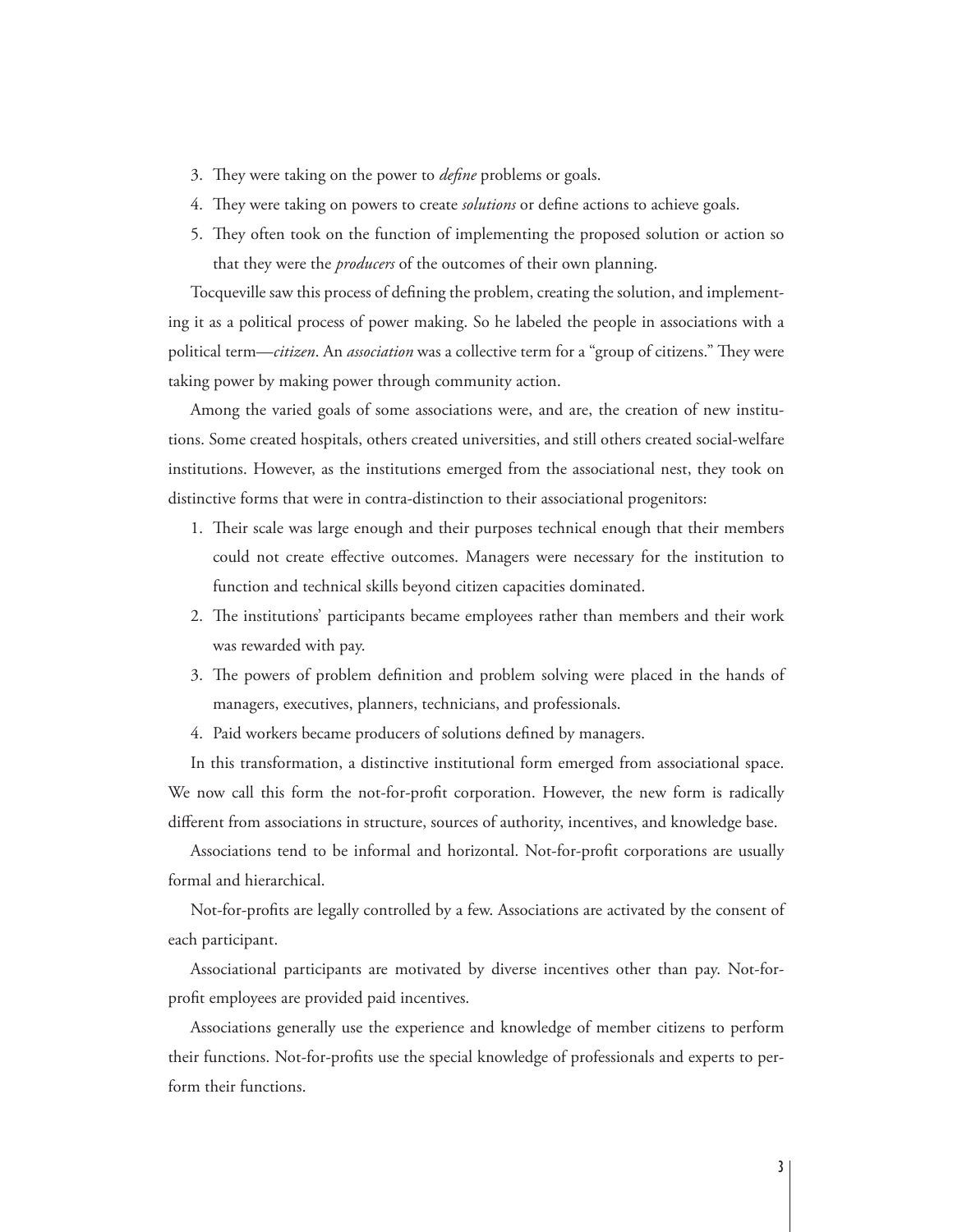This definitional difference can be seen in our time by attempting to compare not-for-profit corporations and associations. Consider a not-for-profit hospital and a local weight-reduction association or club. Both purport to assist us to be healthful but the not-for-profit hospital has a 3 million dollar budget, 200 employees, a chief executive officer, and 7 vice presidents. The weight-reduction group has 12 members, a revolving chair, and no budget.

It is difficult to understand how one could categorize these two forms as being similar. In fact, their only similarity is their purpose—good health. But in this purpose, they are both the same as government and market institutions. Governments at all levels seek to improve health. Businesses do the same. So why are associations and not-for-profit institutions classed together?

It seems quite clear … that our society has three forms of hierarchical, managed institutions— GOVERNMENTAL, FOR-PROFIT, AND NOT-FOR-PROFIT. IT ALSO HAS A UNIQUE fourth form—popular citizen associations.

When we compare four forms of health-giving institutions, we can begin to see an important clarification emerging. We know there are governmental hospitals veteran's, county, municipal, etc. We know there are hospitals that are businesses—Humana and Health Corporation of America. We know there are not-for-profit hospitals of varying religious and

charitable groups. And we know there is a weight-reduction association in the neighborhood. Which of these four are alike? Which are unlike?

Obviously, the government, business, and not-for-profit institutions have much more in common than the weight-reduction club has with any of them. This is because the not-forprofit institutions, whether hospital, university, or child-welfare agency, have taken on the basic form of institutions of industrial production or public bureaucracies with presidents, chief executives, deputies, department heads, bureau chiefs on down to front-line producers.

The not-for-profit institution does, however, have two residual spaces for citizens. The first is a governance role. Many not-for-profit systems have board members whose community identity is a valued asset. They sit at the institutional table as citizens with the potential power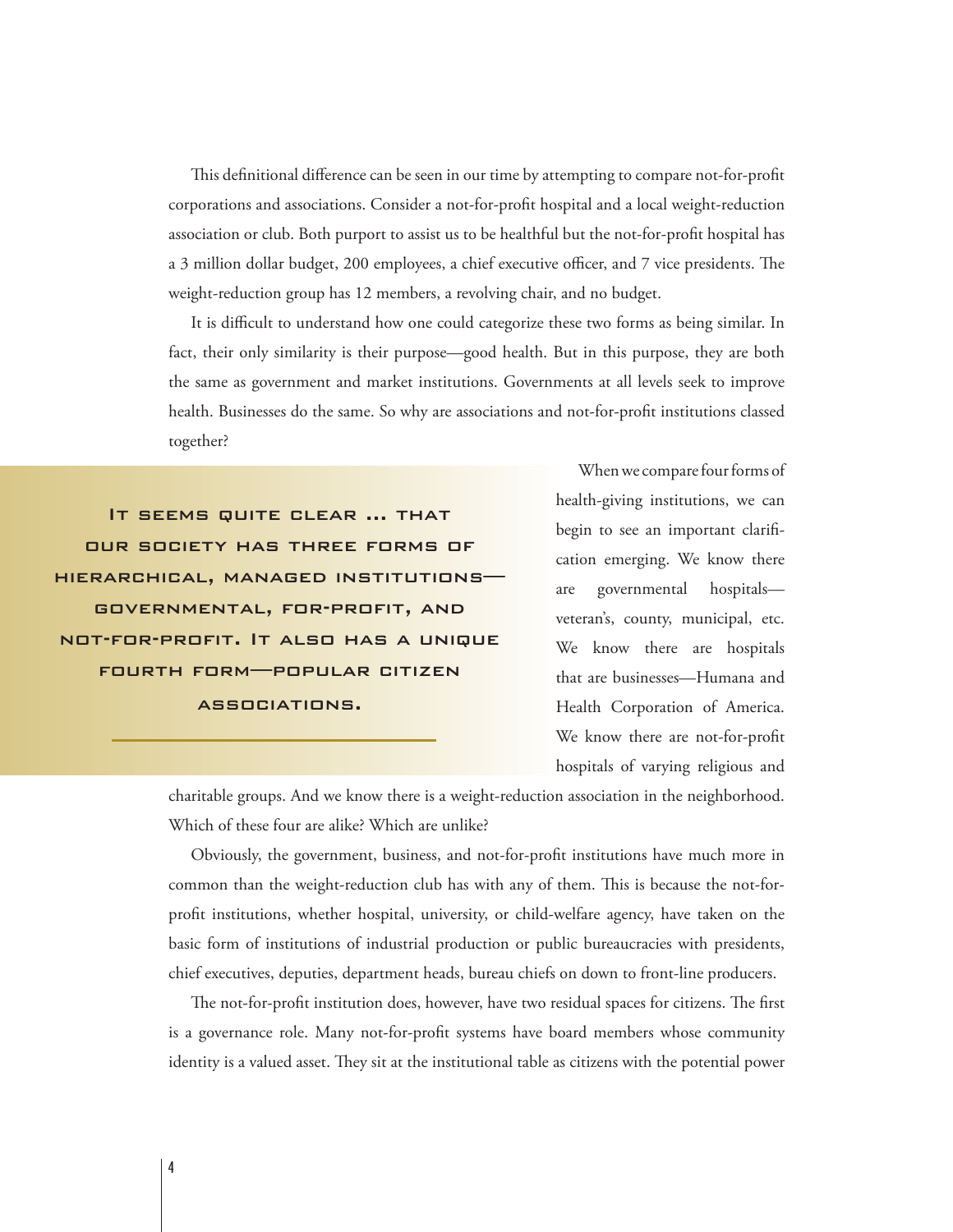to define problems and shape solutions (although paid people will usually implement the decisions). In reality, the technical complexity of the institution often neutralizes the citizen's capacity.

Consider the hospital again. A community resident on the board of directors is likely to be overwhelmed by the issues of occupancy rate, reimbursement systems, new technological acquisitions, etc. This is why most citizen members of boards actually serve mainly as legitimizers of institutional activities or fundraisers. The critical policy and practice decisions remain in the hands of professionals or technically proficient board members.

The second residual citizen role in not-for-profit institutions is as a volunteer. Here, the citizen usually takes on the function of a paid employee but is not paid. The "candy striper," religious counselor, or assistant to a technician is fulfilling the program goals of managers. They have neither the power to decide the problem or the solution. Their function is to fit into an institutional role.

Whether a board member or a volunteer, the powerful political role of a citizen is greatly diminished by the power of the high-scale not-for-profit institution and its managers and technicians. This fact is poignantly portrayed by the sale of many religious hospitals to forprofit corporations because the citizen religious leaders can no longer assert their community purposes within the structural constraints of their not-for-profit institutions. The fact that businesses are able to purchase and immediately manage these institutions indicates how little difference there is between the for-profit and not-for-profit systems.

It seems quite clear, then, that our society has three forms of hierarchical, managed institutions—governmental, for-profit, and not-for-profit. It also has a unique fourth form—popular citizen associations.

Once we recognize that not-for-profit institutions are of the same order as our business and governmental institutions, we can see that we actually have a three-legged *institutional* stool. But this leaves no functional place for the associations.

It should be noted here that the development of our major not-for-profit institutions has not only created a form distinctive from associations, they have also had the often unintended side effect of diminishing the power of many associations or even replacing the groups that spawned them. To not recognize the radical difference between the two forms is to ignore this displacement effect.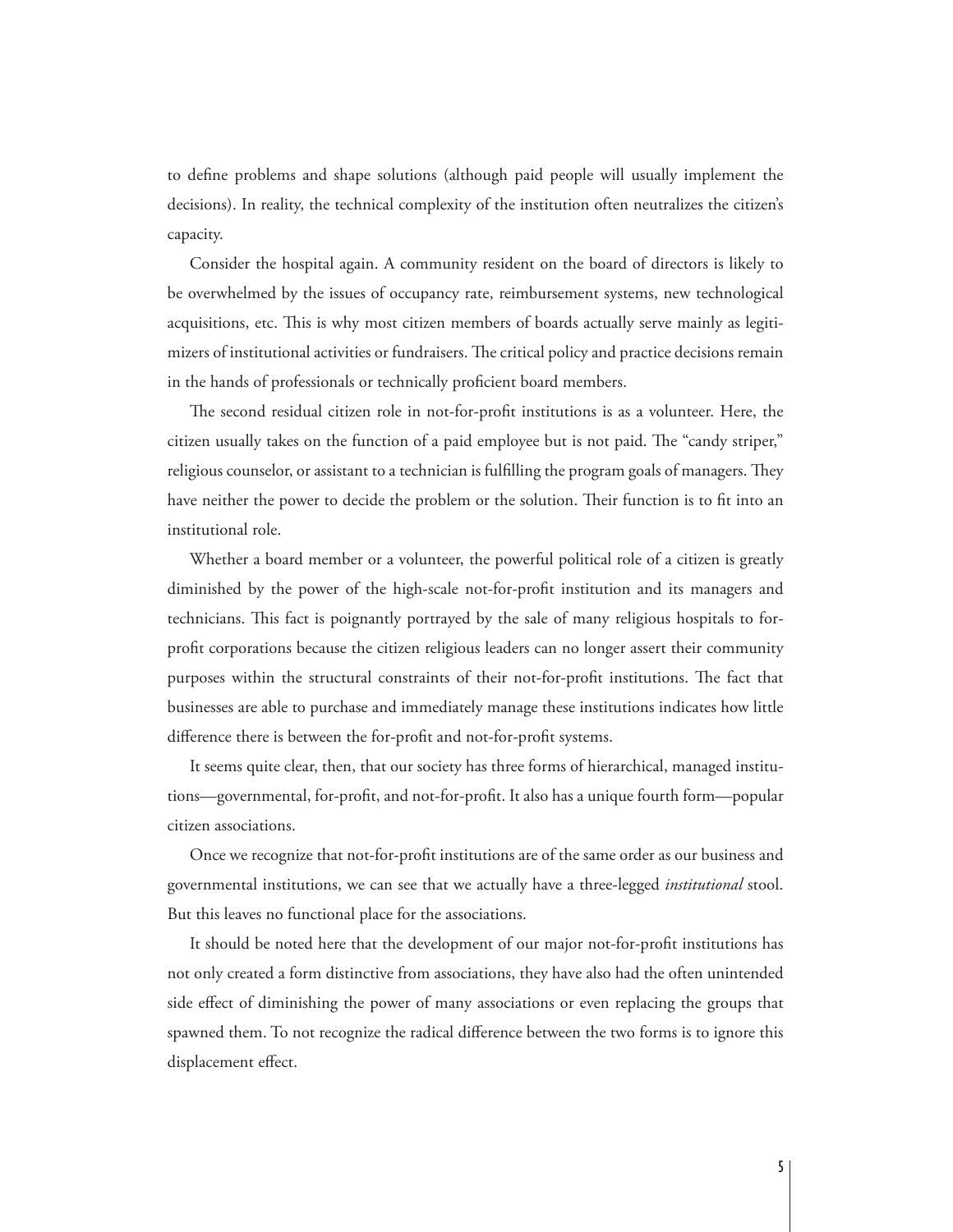Those who decry the loss of associational power and function should first look at the displacement effects of not-for-profit institutions. For example, to the degree that we believe health is produced by hospitals, knowledge and wisdom by universities, social welfare by agencies, and culture by museums and symphonies, we have implicitly accepted the "institutional assumption." We have failed to recognize the place of associational community life in our healthfulness, knowledge, social well-being, and culture. This is especially paradoxical when we hear from the leaders of not-for-profit institutions that their principal problems are the lack of effective communities and citizens. The medical community says the principal health problems are caused by negative community environments. The educational institutions report that their leading problems are the result of family and community deficiencies. The social-service groups cry out that their good work is overwhelmed by local citizen, family, and associational failure. And the leaders of cultural institutions decry the prevalence of vulgar popular culture that diminishes the institutions.

It is curious, however, that these institutional leaders rarely seem to recognize that their powerful hegemony is a major cause of the community weakness. In their claim to "produce" all well-being, they have often persuaded citizens and their associations that they are impotent or negligible factors in shaping society.

This is why it is critical that we understand that associations and not-for-profit institutions are not of the same order. For if we do not, in focusing on the need for heightened powers for the not-for-profit institutions in civil society, we will actually be diminishing the vital roles of citizen associations. Thus, the current definition of civil society that defines an associational and not-for-profit unit is both factually incorrect and actually counterproductive.

The fact is that society is now a four-legged stool with associations being the fourth support. However, our focus on the three institutional legs has obscured the presence and vitality of the fourth.

This is not a new problem. Indeed, in 1833, Tocqueville wrote in *Democracy in America*:

Nothing in my opinion, is more deserving of our attention than the intellectual and moral associations of America. The political and industrial associations of that country strike us forcibly; but the others elude our observations, or if we discover them, we understand them imperfectly because we have hardly ever seen anything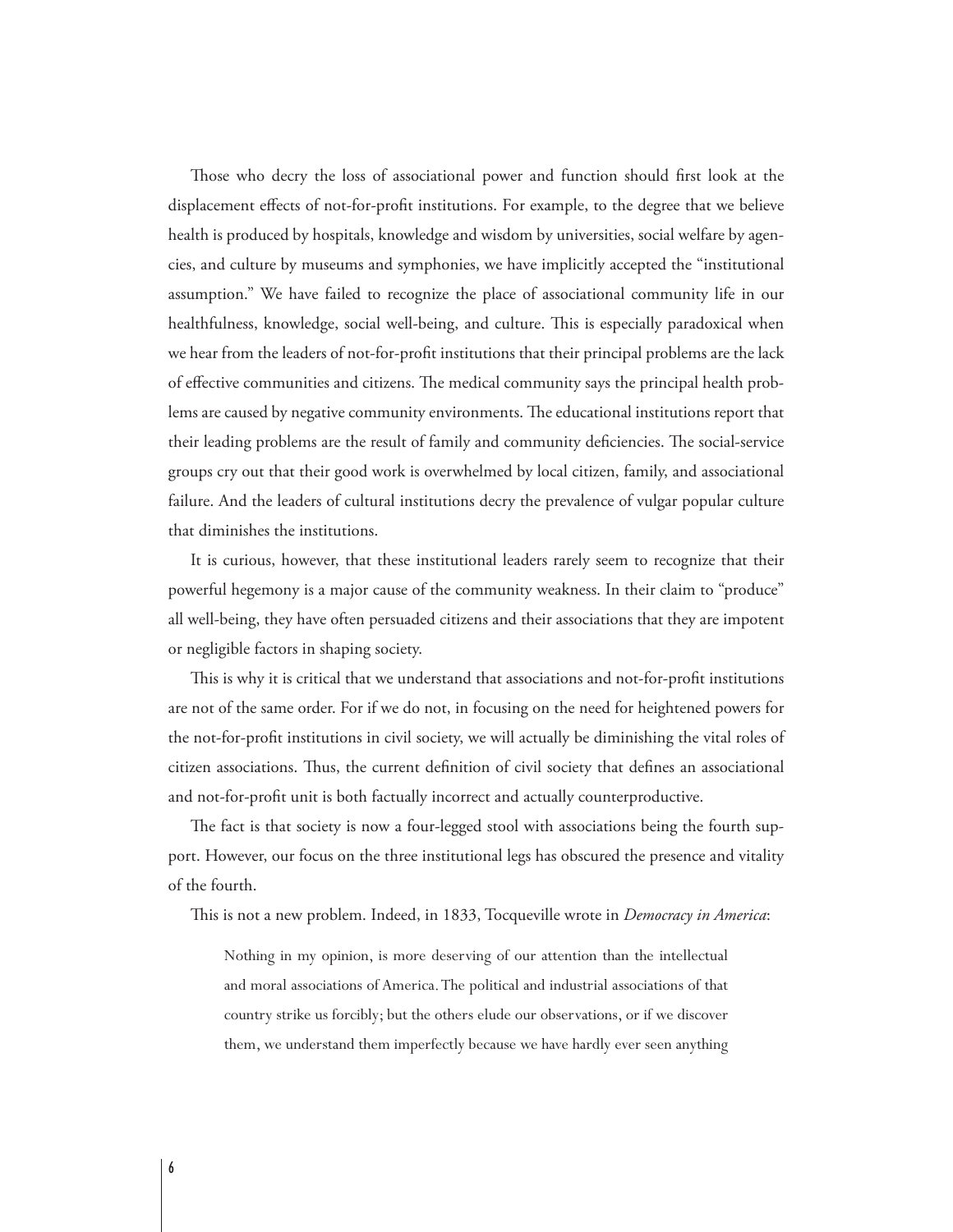of the kind. It must be acknowledged, however, that they are as necessary to the American people as the former, and perhaps more so. In democratic countries the science of association is the mother of science; the progress of all the rest depends upon the progress it has made.

He saw too that the large, visible institutions of the society led associations to "elude our observations." The definition of civil society as the domain of not-for-profit institutions and associations serves to heighten the obscurity of the associational center of citizen society.

Tocqueville concludes that understanding associational life is critical, indeed central, to the future of democratic societies. He even suggests that the "science of association is the mother of science."

No university has yet created a Department of Associational Science. Nor are there many current systematic studies of American associational life. Nonetheless, our historical experience

allows us to recognize many of the unique and vital non-institutional functions of associations.

First, we should recognize some definitional characteristics of associations. While they are primarily groups of people whose unpaid members do the primary work of the organization, within that boundary there are many significant differences.

The fact is that society is now a four-legged stool with associations being the fourth support. However, our focus on the three institutional legs has obscured the presence and vitality of the fourth.

Associations vary greatly in scale. Some are a handful of people while others may have thousands of members. Some associations are very formal while others may not even have a name. Some are well connected in natural networks and organizations while others are autonomous. And associations have even greater diversity of purposes that still reflect Tocqueville's amazed report on groups so variously formed as to "create entertainments, ... diffuse books ... or to inculcate some truth"—attributes that help us recognize their distinction from government, business, and not-for-profit institutions.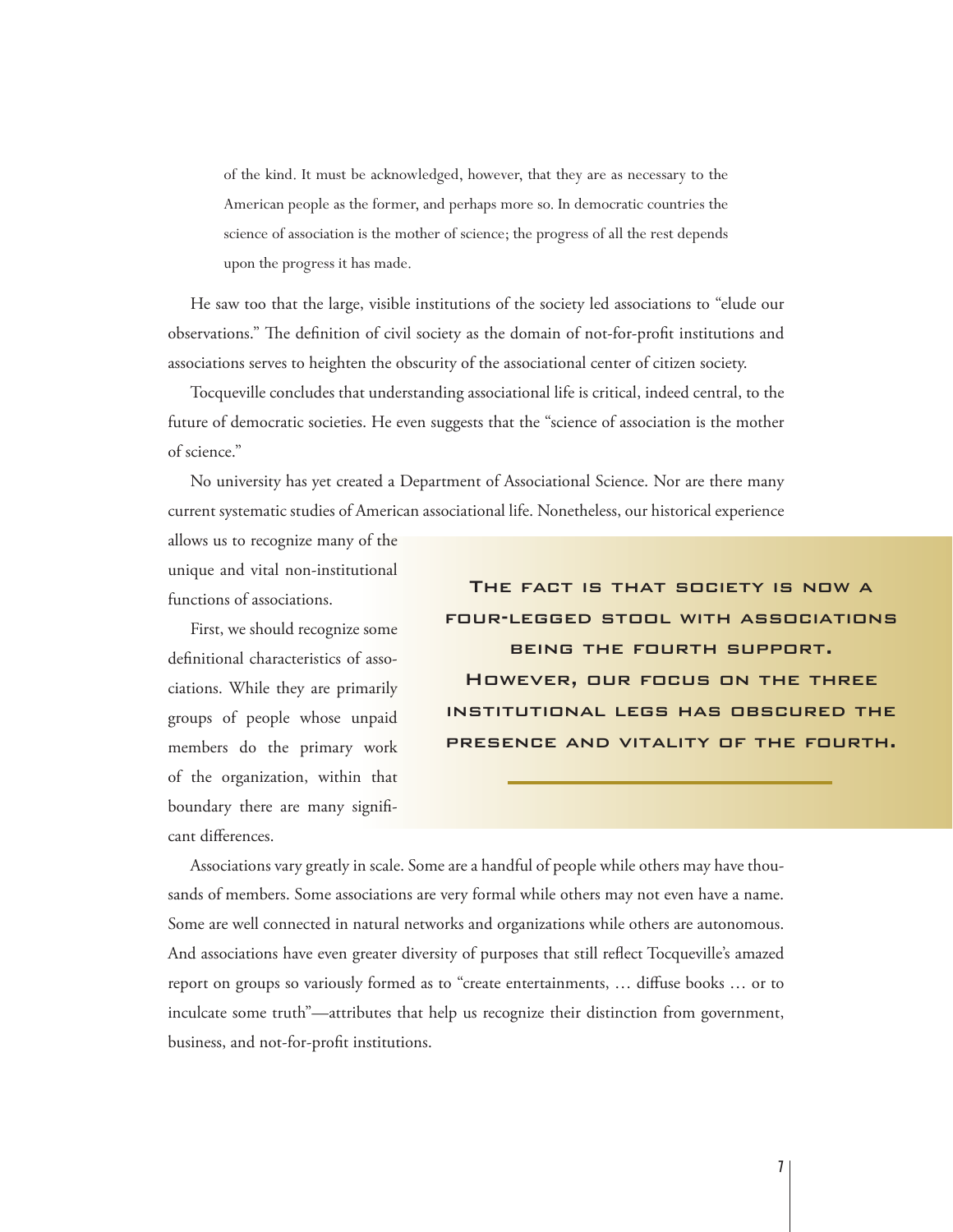However varied and diverse the associations might appear to be, they have at least a dozen common characteristics that distinguish them from government, business, and not-for-profit institutions. It is these distinctions that define the fourth leg of the stool. And without this leg, the other three will not support a viable society.

First, associations are groups of citizens pulled together by common consent. This consent is based upon a mutual concern or interest. In this consenting mutuality is the genesis of care—the personal commitment of one to another. The members care about a goal, and

Indeed, it is growing common knowledge that we cannot create a community where people care for each other if our approach is to surround the citizens with social-service institutions that push citizens and their associations aside.

each other. It is this care that manifests itself as the mutual support described as community. It is especially vivid in the mutual care within selfhelp groups, such as Alcoholics Anonymous.

Historically, it was the network of local associations that provided the daily personal care and support for youth, the elderly, and the vulnerable.

This citizen care is not a service. A service is the commodified product of an institution. This kind of service is of a different order than the care of friend, neighbor, club, group, or association at the local level.

Institutions provide service as a scarce commodity for a price. Associational communities can provide abundant care without money. It is this distinction that is critical to understanding the value of citizen care. We will never have enough money to pay for service substitutes for care. But if we did, we would find that service can never substitute for care. We are already recognizing this fact in the lives of youth. Most neighborhood people now understand that we can never hire enough youth workers to "correct" our young people. We see more clearly that there is no substitute for caring citizens and their associations. Indeed, it is growing common knowledge that we cannot create a community where people care for each other if our approach is to surround the citizens with social-service institutions that push citizens and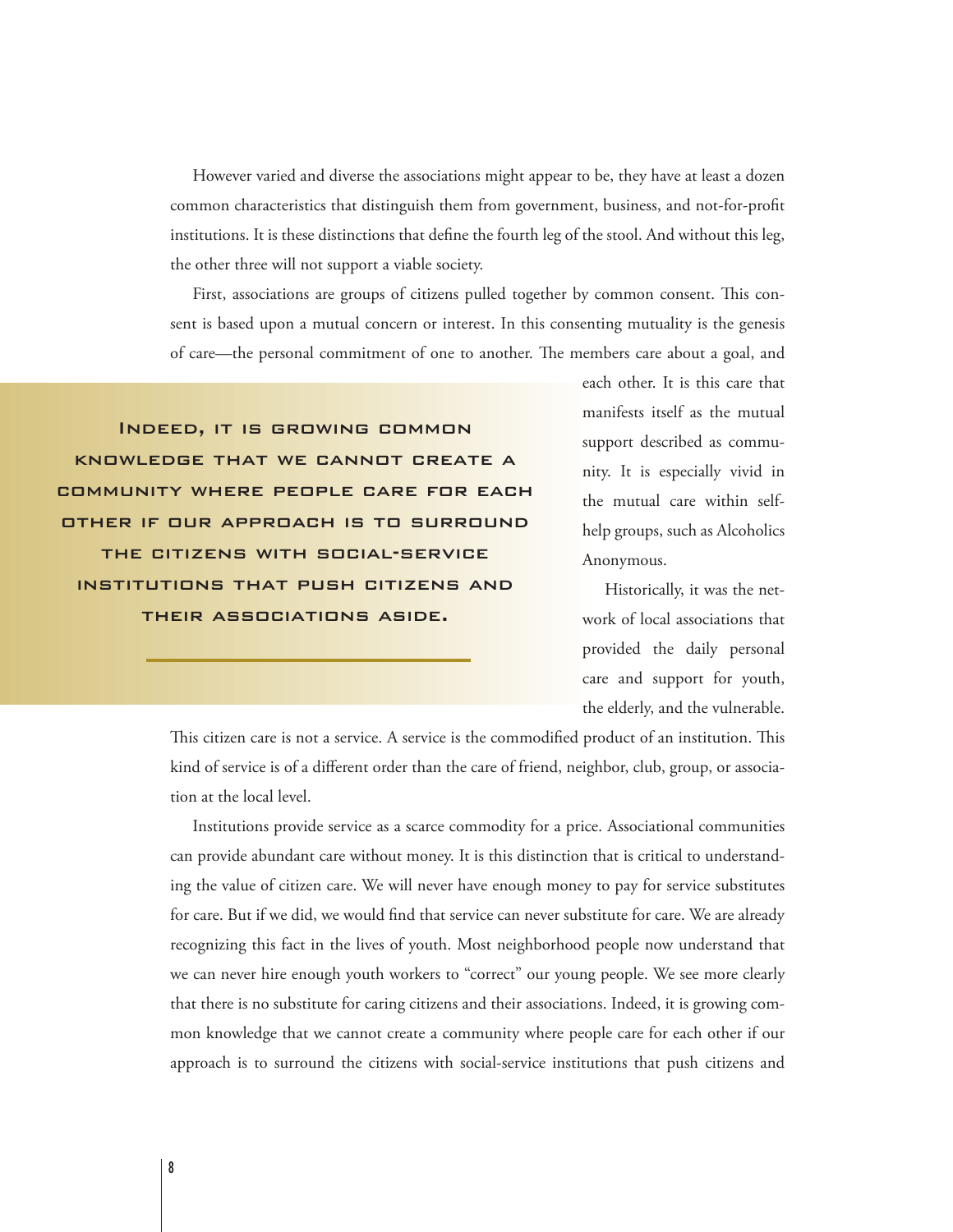their associations aside. The result of this strategy has been to create institutionally dependent individuals rather than interdependent associations of care.

Second, local associations can not only provide daily caring support, but they also have unique capacities to respond in times of great stress and crisis. Whether, flood, fire, or family crisis, associations are known for their quick response in mobilizing the caring capacities of local citizens. They are not burdened with the institutional weight of planning committees, administrative staffs, case-worker schedules, etc. And at their best they are able to mobilize many more people than paid systems can achieve.

Third, in a mass society we recognize the critical need for individual responses to individual dilemmas. Our not-for-profit service institutions have great difficulty developing programs that recognize the unique characteristics and needs of each person. Indeed, their strength is in their ability to mass produce because they are modeled after commercial systems of mass production. They can create minimum or uniform standards. But unique individuals are not their natural constituents.

Associations, on the other hand, are groups of people with names and unique characteristics known to their members. Individualization is necessary for their successful functioning. They must recognize the unique talents of each member and respond to their unique needs, often with the talents of other members. Because associations are so practiced in individualization, they can provide critical personalized responses to members and non-members.

Fourth, associations provide a collective form of problem solving. They usually recognize and synthesize the unique ideas of each member. If they do not, they will atrophy or die because their association is voluntary and unrecognized members will leave. Through this synthesis, the ideas of individuals become the basis for transforming citizens into producers rather than consumers or clients.

The inverse is the institutional problem-solving process, based upon the work of managed professionals who see citizens as consumers, clients, and sometimes advisors. At its base, the association is the place where citizens work and their problem definitions and solutions prevail. No institution can serve this function nor "produce" these solutions.

The fifth attribute flows from the fourth. We are clearly members of a technological society —the realm of experts, technicians, and professionals. Each has a trained, specific, proprietary *knowledge base*. This knowledge is based upon a set of assumptions that necessarily lead to what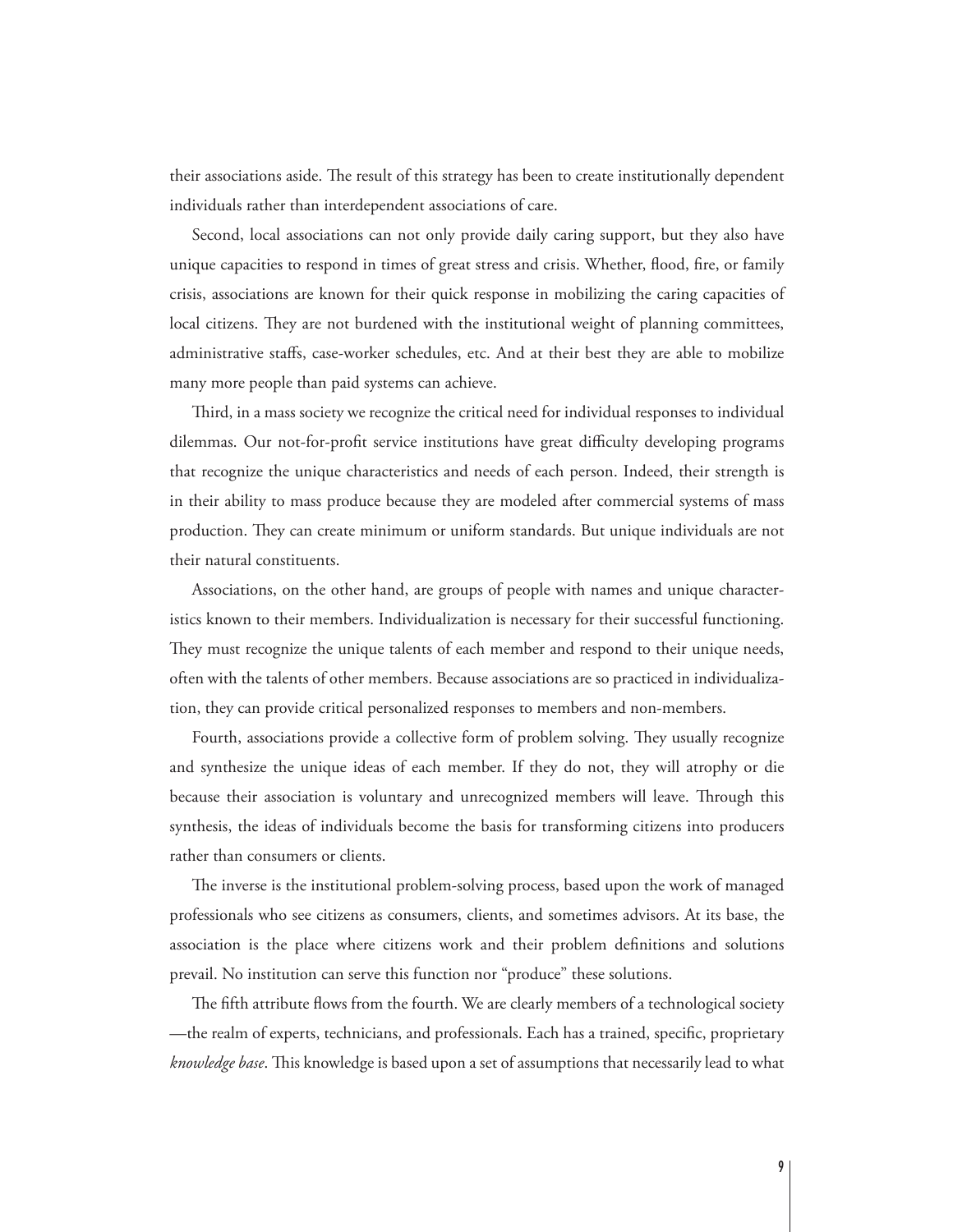Jacques Ellul would call a "technological society." Essentially, this is a solution that is produced by an institution. If it can't be institutionally produced, the expert has no other way. His or her only tool is a hammer.

Associations of citizens provide the other way, #lling the vast space where institutional solutions cannot reach or fail. The critical difference is that the knowledge base of citizens is personal experience and common sense. This knowledge usually leads to distinctive problem definitions and solutions. And it is these solutions that provide a valuable counterbalance or alternative to the narrow world of technical answers. The American Revolution was the result of citizens called to action based upon *Common Sense*.

Sixth, associations provide citizens one of the two means by which they can use their political power in a democracy. Tocqueville recognized the fact that the citizen's power to vote was a necessary but limited power. It is, after all, the power to give your power away—if you are in the majority.

In "discovering" American associations he recognized that he had identified a second powerful citizen role in a democracy, the power of association. In association he saw Americans making power. In voting he saw them delegating power. "Democracy in America," he understood, was a new form because it was not just voting, as in Europe. Rather it was a much more potent democracy because citizens had power to *act* through association. This action also manifested their sense of responsibility.

We hear a great deal today of the feeling of frustration and powerlessness of many citizens. Our unique form for their empowerment is associations. Our not-for-profit institutions cannot fulfill this function and in many cases they *are* the institutions toward which people feel powerless.

Seventh, community associations proliferate to incorporate people of all conditions, capacities, and interests. In their diversity they can create places for all, fulfilling the democratic ideal of universal participation. In this proliferation, they are reminiscent of another democratic bulwark, freedom of speech. Just as the answer to bad speech is more speech, so negative or exclusive associations are met by the creation of positive and inclusive ones.

In their diversity they empower the greatest number of people to be productive. Our three institutions, however, each ration power for the few at the top of the hierarchy and generally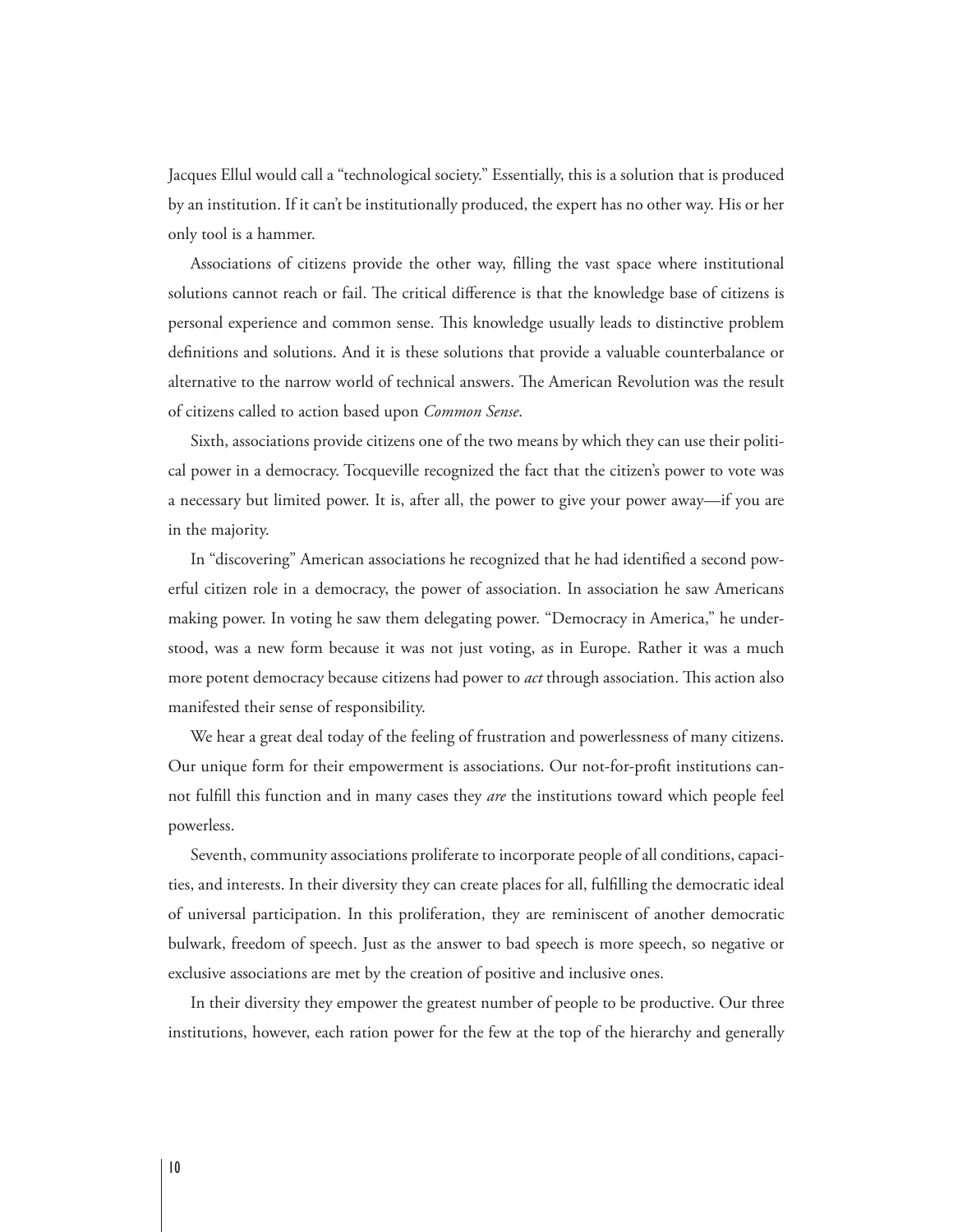claim that their rewards go to those of greatest excellence. In this sense, most institutional participants in hierarchies are necessarily losers in the reach for power.

In associations, however, strength is in their ability to maximize the power of every member.

The eighth unique associational attribute flows from the seventh. As associations proliferate, the space for leadership multiplies. And as leadership of each association rotates, the experience proliferates. In this way, America's great space for leadership development is in associational life.

The contrasting leadership opportunities in institutional hierarchies are limited by their very pyramidal structure. In institutions the common experience is competition to be a leader. In associational space the common experience is an offering to be a leader.

Ninth, associations provide a vital mediating function in societies dominated by institutions. As mega systems grow in power, individuals are

As associations proliferate, the space for leadership multiplies. And as leadership of each association rotates, the experience proliferates. In this way, America's great space for leadership development is in associational life.

increasingly overwhelmed and overpowered in pursuit of their purposes. However, as members of associations they gain power as their associations negotiate a citizen's place for their members. This advocacy role of associations greatly magnifies the capacity of citizens to influence the policies and practices of institutions in ways that can never be replaced by institutional creations, such as citizen advisory boards or consumer representatives.

Tenth, recent research suggests that a rich network of local associations is the nest from which enterprises grow. These studies indicate that rather than institutional enterprise programs, we may be better advised to support the growth and connectedness of associations if we are to enhance our local economies. This support would include policies leading not-forprofit institutions to reduce those activities and programs that replace or repress associational functions and connections.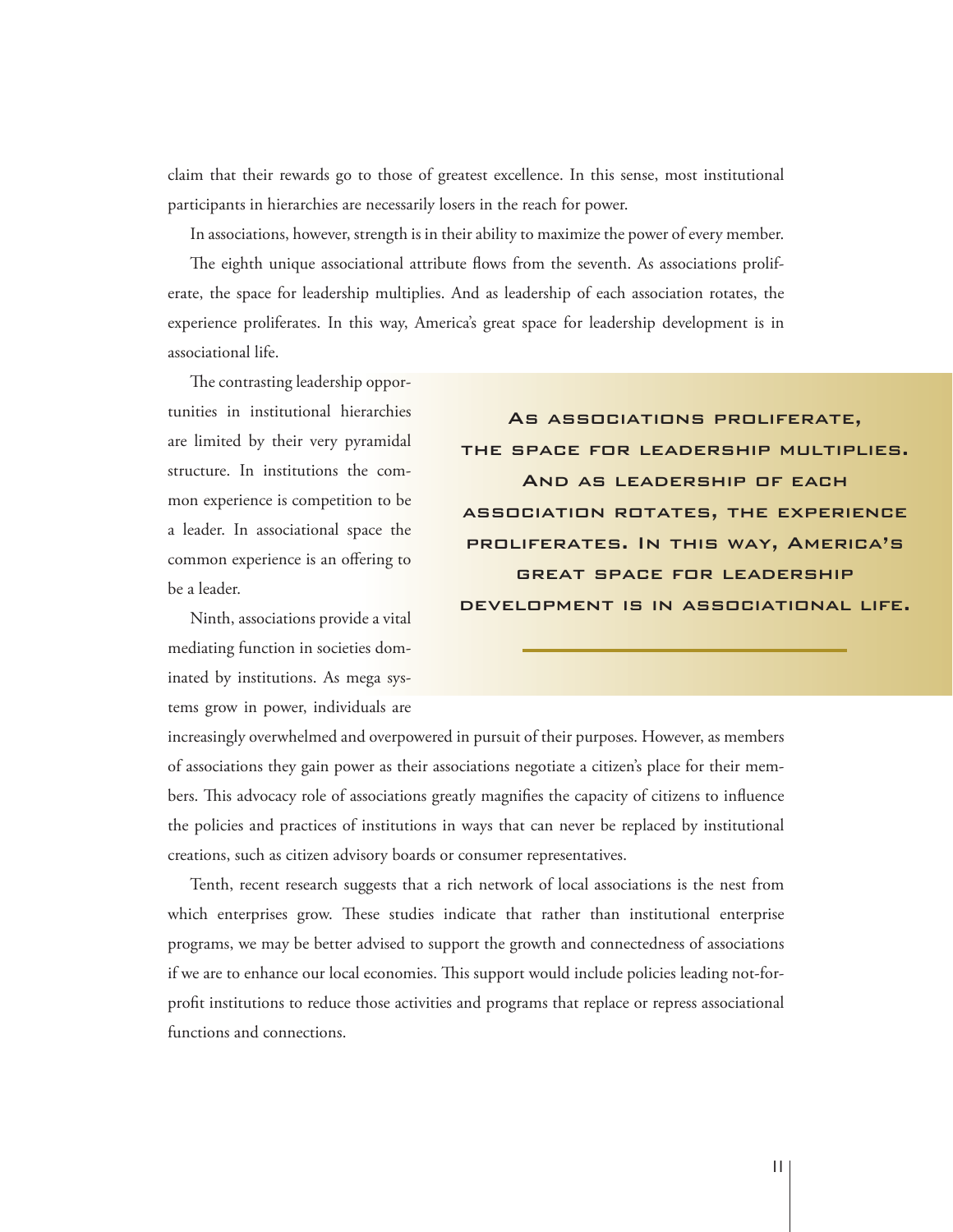Eleventh, associations provide the basic context for the formation and expression of citizen opinions and values. This is true whether the association is intentionally focused on issues, i.e. League of Women Voters, or is a gathering of people whose affinity is gardening or bowling. It is in these consenting affinity groups that the shift of opinion and value is most common.

Associations are the *forum* for democracy that is based upon the debate and dialogue of citizens. A democracy of isolated citizens who only vote is a weak form of democracy that is an assembly of opinion rather than the collective wisdom generated by a citizen marketplace.

Twelfth, associations are historically the seedbed from which the more formalized systems grow. They have nurtured enterprises, educational institutions, medical initiatives, charities, cultural and religious institutions. This is an ongoing function that is vital to our national renewal.

Today we are facing the limits of many of our aging traditional institutions. Large city schools seem unable to educate effectively. Criminal-justice systems fail to reform. Welfare systems fail to support people to become productive citizens. Medical systems contribute very little to the public health. In the face of these limits we are investing incredible technical and financial resources in institutional reform that has had quite limited effect.

At the same time, our associations are hard at work inventing alternative and effective forms that still "elude the observations" of policymakers. We see a multitude of local community initiatives to create new educational forms or appropriate new schools. Associational efforts to provide alternatives for youth have proliferated across the nation. Church and other associational initiatives are creating new approaches to introducing and supporting marginalized people as productive citizens. Local "healthy community" initiatives are creating effective new means of actually improving health status.

What has most clearly "eluded" many institutional reformers is the fact that the old systems may now be inappropriate. In many cases, the ability to "observe" the associational inventions may suggest the form of new institutions rather than the reform of outdated structures.

In the current economic crisis, the need for these 12 associational capacities has become vivid. Each of our three major institutions is pulling back from local community space. As governments cut budgets, not-for-profits reduce programs, and businesses contract, the need for an alternative source of production becomes clear. Therefore, the future of our wellbeing depends on our making visible and supporting the fourth leg of the American stool associational life.